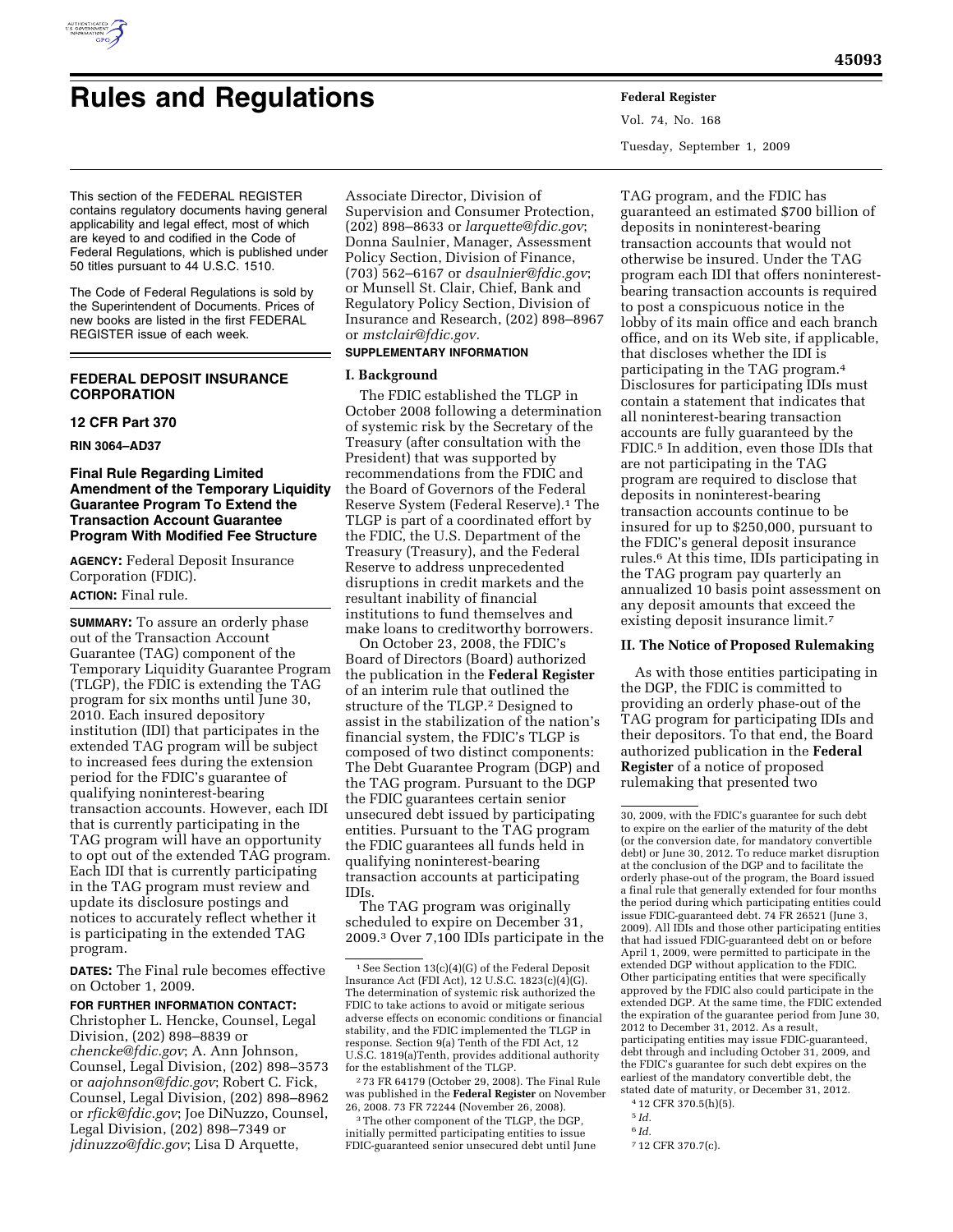alternatives for phasing out the TAG program (the ''Proposed Rule'').8

The first alternative described in the Proposed Rule, designated Alternative A, would preserve the original termination date for the TAG program. For those IDIs that had not opted out of the TAG program, under this option, the FDIC's guarantee of noninterest-bearing transaction accounts would expire on December 31, 2009.

The second alternative, designated Alternative B, proposed the extension of the TAG program through June 30, 2010, six months beyond the current expiration date of December 31, 2009. Under this option, IDIs are provided an opportunity to opt out of the extended TAG program; if an IDI that is currently participating in the program opts out, Alternative B provided that the FDIC's guarantee would expire as scheduled on December 31, 2009. To balance the income generated from TAG fees with potential losses associated with the TAG program during the extension period, the FDIC proposed to increase the assessment rate to an annualized rate of 25 basis points (rather than the current 10 basis points) on the guaranteed deposits in noninterest-bearing transaction accounts. Under this option, the increased fee would be collected quarterly in the same manner provided in existing regulations. Finally, Alternative B recognized that some IDIs would have to revise their disclosures related to the TAG program. This would be required only if their current disclosures became inaccurate following extension of the TAG program. For example, under Alternative B, each IDI that is participating in the extension would need to revise its disclosures if its existing disclosures indicated that the FDIC's guarantee will apply only through December 31, 2009. Such an IDI would need to revise its disclosures to indicate that the guarantee will apply through June 30, 2010.

# **III. Comment Summary and Discussion**

The FDIC requested comment on every aspect of the Proposed Rule. In addition, the FDIC posed specific questions relating to proposed Alternative B. The FDIC received 91 comments on the proposed rule. The commenters included 60 insured depository institutions, 13 industry associations, 5 holding companies, 7 state government entities, 3 bankers' banks, and 3 depositors. A summary of the comments, including a summary of the comments addressing the specific questions, follows.

# *A. Alternatives for Phasing Out TAG Program*

The FDIC sought information on whether commenters preferred Alternative A or Alternative B (or some other alternative) as the most appropriate means of insuring an orderly phase-out of the FDIC's TAG program. The FDIC received 15 comments expressly supporting Alternative A and 44 comments expressly supporting Alternative B. A summary of the comments the FDIC received in both of those categories follows.

### Comments Favoring Alternative A

The FDIC received 15 comments expressly supporting Alternative A. Commenters supporting Alternative A generally shared the opinion that financial market volatility and risk aversion have moderated since the FDIC implemented the TAG program in the fall of 2008. These commenters generally noted that recent economic and financial market improvements, such as greater access to debt and capital markets and increased depositor and consumer confidence in the banking system, have eliminated the need for the TAG program.

A small number of commenters supporting Alternative A expressed concern that an extension of the TAG program would burden healthy institutions that elect to opt out. An insured depository institution electing to opt out of the extended TAG program would be required to disclose to customers that balances in its noninterest-bearing transaction accounts exceeding the \$250,000 limit are no longer guaranteed under the TAG program. Several commenters expressed concern that such disclosures would result in a loss of depositor relationships. Similarly, a small number of the comments favoring Alternative A suggested that extending the TAG program with an opt-out election as proposed under Alternative B would effectively punish institutions electing to opt out and give an unfair competitive advantage to those institutions that elect to remain in the TAG program through the extended period. Specifically, these commenters expressed concern that customers would inaccurately perceive a bank's election to opt out of the TAG program extension as an indication that the noninterest bearing transaction account balances exceeding \$250,000 at that bank are at risk. To avoid customer confusion and any unfair competitive advantage being created by an extension of the TAG program, these commenters

recommended that the FDIC allow the TAG program to phase out under Alternative A.

# Comments Favoring Alternative B

The FDIC received 44 comments expressly supporting Alternative B as the more appropriate method of phasing out the TAG program. Commenters that supported Alternative B generally expressed a belief that, despite vast improvement since the fall of 2008, the economy has not yet stabilized to the point that depositors would be comfortable having large uninsured or non-guaranteed transaction balances on deposit with smaller insured depository institutions or community banks. A number of comments the FDIC received from community banks and state and national banking industry associations expressed concerns that regions of the country most affected by the recent financial and economic turmoil would not see an improvement in depositor confidence within the phase-out time period proposed in Alternative A. These commenters also emphasized that an extension of the TAG program is important to the country's continuing economic recovery.

The FDIC also received several comments expressing concern that expiration of the TAG program under Alternative A would result in a significant shift in large business deposits and public deposits away from community banks. Given the current economic environment, depositors with large balances in non-interest bearing transaction accounts could be motivated to move their deposits away from smaller insured depository institutions for the perceived security of a larger ''too big to fail'' insured depository institution if the TAG program were to expire. A depletion of large noninterestbearing transaction account balances would significantly harm community banks and smaller insured depository institutions by putting them at risk of becoming troubled, especially in those regions of the country still recovering economically.

In addition, the FDIC received several comments concerning the effect that recent media coverage has had on the public's perception of the banking industry. As one community bank noted, news stories covering the current problems with commercial real estate and bank failures have caused the business community and many depositors to be very concerned about the safety of their money. The commenter recommended adopting Alternative B as an appropriate phase out for the TAG program because it would counter such negative media

<sup>8</sup> 74 FR 31217 (June 30, 2009).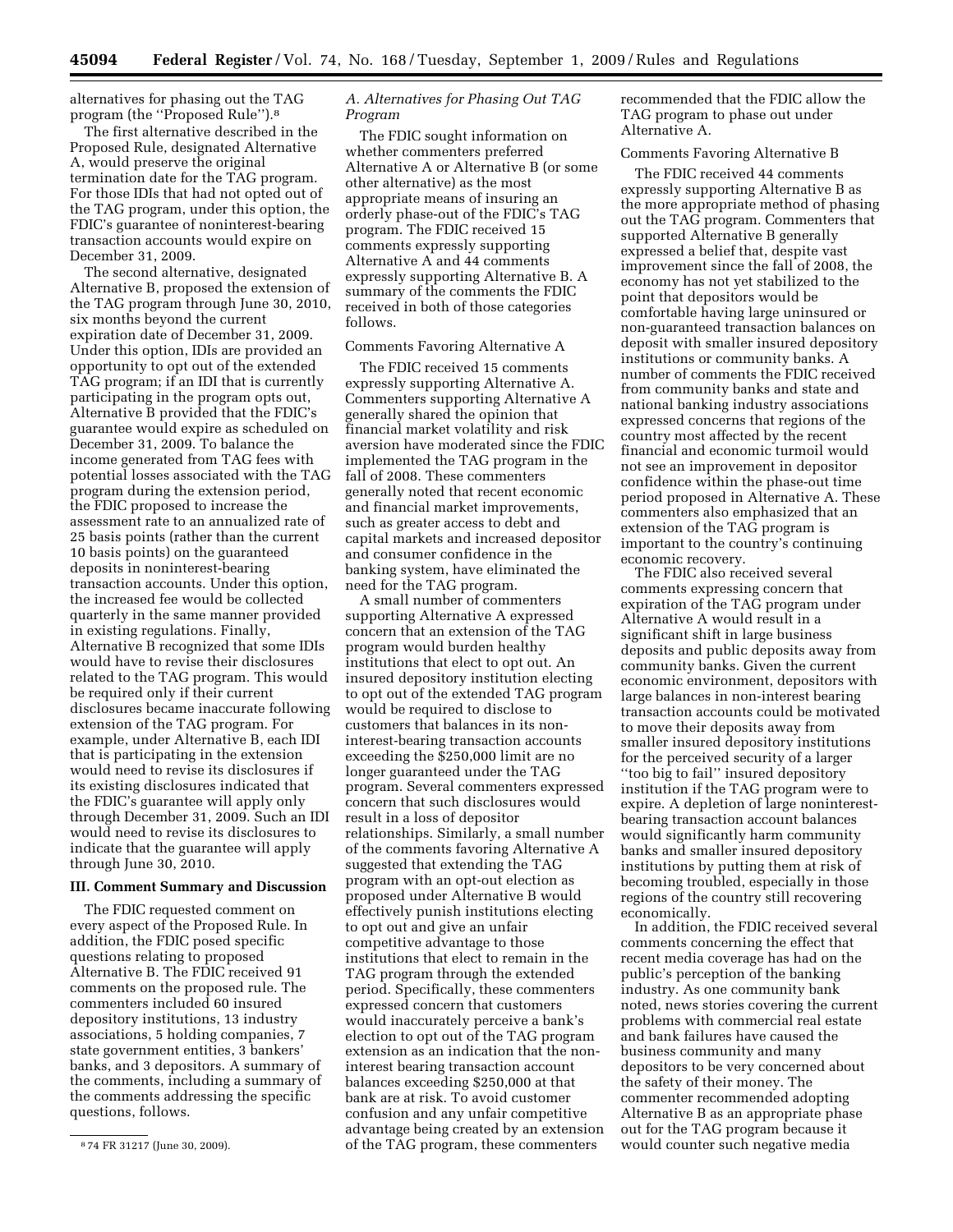coverage and would help alleviate the concerns of large businesses and public entities about the safety of their noninterest bearing transaction accounts that exceed \$250,000.

For several reasons the FDIC believes that the better alternative is to extend the TAG program beyond December 31, 2009. The FDIC, like some commenters, has observed that significant improvement in the financial markets has been made since last fall. However, the FDIC believes that there are still significant portions of the banking industry, particularly in regions still suffering the most from recent economic turmoil, that will benefit of the TAG program beyond the end of this year. Progress toward a stable, fullyfunctioning financial marketplace has been made, and the FDIC believes that the TAG program, as well as the DGP, was instrumental in achieving these improvements. However, terminating the TAG program too quickly could significantly impair or erase that progress. Moreover, all currently participating entities can choose whether they will participate in the extension of the TAG program. The FDIC believes that any competitive disadvantage that may be incurred by choosing not to participate is outweighed by the help the program provides in stabilizing the financial markets and restoring public confidence in the economy and the banking industry.

# *B. Specific Questions Presented in the NPR*

In addition to requesting information on whether commenters preferred Alternative A or Alternative B as the most appropriate means of ensuring an orderly phase out of the FDIC's TAG program, the FDIC also posed specific questions relating to proposed Alternative B. The specific questions, as well as a summary and discussion of the comments the FDIC received addressing each question, follows.

Question #1: If the TAG program is extended, is six months an appropriate time for the extension? If not, what would be considered an appropriate extension period for the TAG program?

The FDIC received 72 comments supporting an extension of the TAG program for at least six months. Commenters supporting a six-month extension of the TAG program generally indicated that a six-month period presented an appropriate timetable for phasing out the TAG program. One industry association noted that certain risk spreads have returned to pre-crisis levels, suggesting that the worst of the

market turmoil has passed. However, that commenter also noted that some areas of the country continue to be affected by high unemployment rates, a decline in business activity, and increases in bank credit delinquencies and losses. The commenter supported a six-month extension as appropriate given the lingering financial threats in many local markets.

The FDIC also received 45 comments (including some of the comments that also expressly favored Alternative B) that recommended extending the TAG program for one-year (through December 31, 2010). A number of community banks cited various forecasts predicting that the U.S. economy will continue to face significant financial and economic pressures through 2009. Several of the comments noted that the TAG program has helped preserve the franchise values of banking institutions both through customer retention and reduction of the likelihood of bank deposit runs. A number of community banks also commented that the proposed six-month extension would be too short a time period to be of value for many insured depository institutions given the proposed 25 basis point fee.

Additionally, several commenters recommended extending the TAG program through the year 2013. Generally, these commenters advocated extending the TAG program to December 31, 2013 because it would match the TAG program's non-interest bearing transaction account guarantee time period with the time period established for the FDIC's \$250,000 deposit insurance limit for individual accounts.

The FDIC does not disagree with projections that the economy will continue to face pressures through the remainder of this year. In fact, that premise is one of the bases for the decision to extend the TAG program. However, the FDIC does not agree that the TAG program should be extended for one year or longer. The TAG program, like the DGP, was always intended to be temporary. The FDIC believes that a six-month extension of the TAG program will provide the optimum balance between continuing to provide support to those institutions most affected by the recent financial and economic turmoil and phasing out the program in an orderly manner.

Question #2: In order to balance the income generated from TAG fees with potential losses associated with the TAG program during the extension period, the FDIC has proposed to charge an annualized rate of 25 basis points (rather than the current 10 basis points) on deposits in non-interest-bearing transaction accounts. Is this increase in fees appropriate? If not, what fee should be charged by the FDIC to cover potential losses caused by an extension of the TAG program?

A large number of commenters addressed the issue of whether a participation fee of 25 basis points on deposits in non-interest-bearing transaction accounts is appropriate for the proposed TAG program extension under Alternative B. While a few commenters were in favor of the proposed 25 basis point fee, a majority of the comments favored a fee less than 25 basis points.

The FDIC received 20 comments supporting the extension of the current fee structure (10 basis points) to cover the six-month extension of the TAG program as proposed in Alternative B. Some of these commenters raised concerns that a 25 basis-point fee for a six-month extension period is too high. One community bank expressed the belief that increasing the fees charged for the TAG program would decrease profitability and capital levels of FDIC member banks at a time when all banks are struggling to improve profitability. One commenter noted that while the assessment needs to be priced fairly, it is also important not to make the fee so expensive that some financial institutions cannot participate. One community bank commented that maintaining the 10 basis-point fee would encourage greater participation from healthier banks and could potentially generate greater revenue if collected during a time of a strengthening economy.

The FDIC also received 16 comments supporting a participation fee between 10 basis points and 25 basis points. These commenters generally shared the concerns of those who supported extending the current 10 basis-point fee, that is, they felt that a fee of 25 basis points is too high. However, commenters supporting a fee between 10 basis points and 25 basis points also recognized the increased costs the TAG program poses to the FDIC. Several of these commenters noted that the fee associated with the extension of the TAG program should be based on the costs of the program for the FDIC. A majority of these comments recommended that an appropriate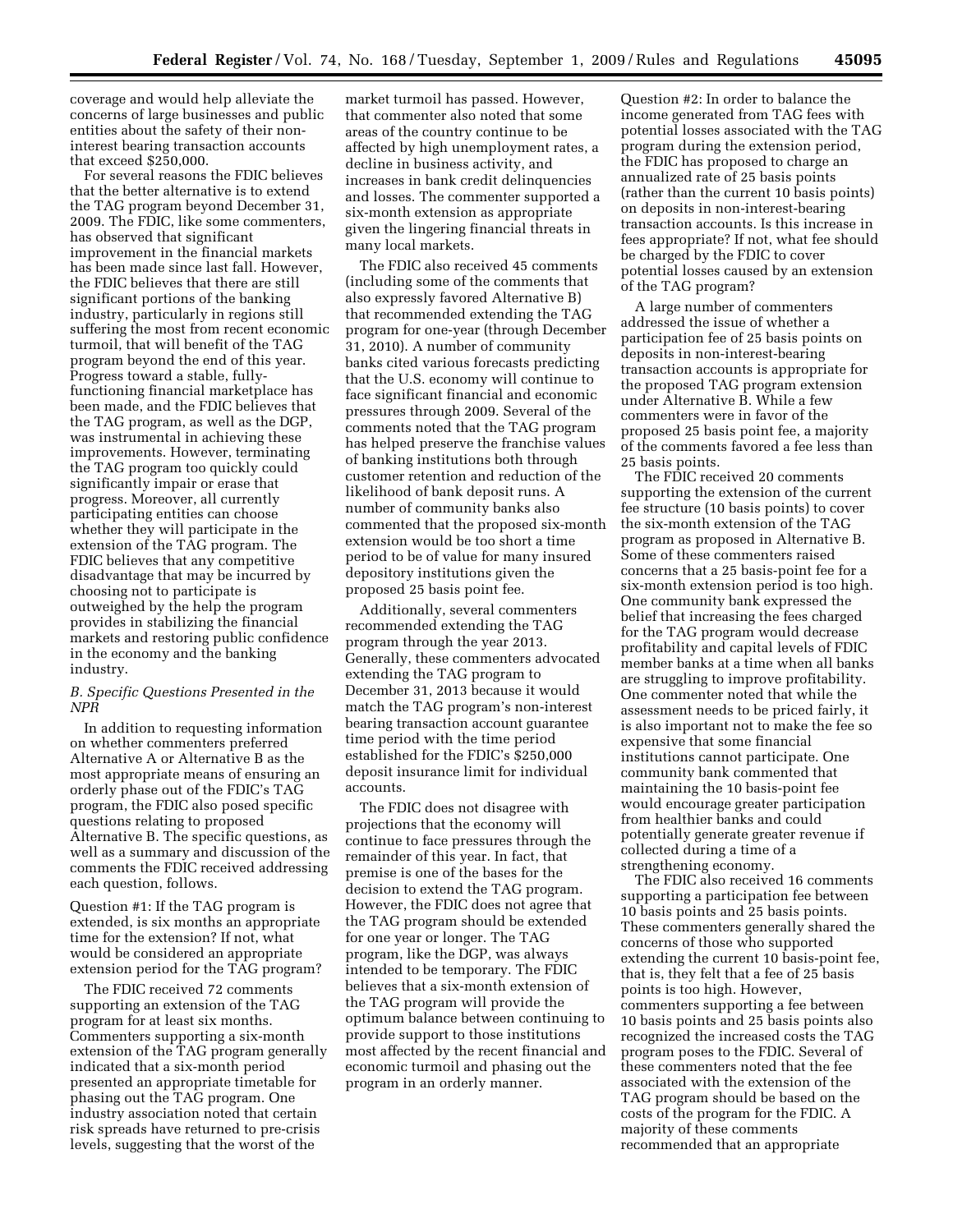participation fee for the TAG program extension would fall within the range of 15 to 20 basis points based on the costs of the TAG program to the FDIC. A small number of comments from insured depository institutions stated that they would still participate in the TAG extension program if the participation fee were increased to 25 basis points.

The FDIC received 23 comments recommending that the FDIC adopt a risk-based approach to establish the participation fee for the TAG program extension. Specifically, these commenters suggested establishing fees that are commensurate with the risk profile of the participating bank as determined under the FDIC's risk-based assessment system for deposit insurance. One community bank commented that implementing a riskbased approach would encourage broader participation in the TAG program extension by the vast majority of banks that fall within Risk Category I and II, but more fully assess the cost per deposit at banks placed in higher Risk Categories. A second community bank commented that a risk-based approach to assessing the fee for participation in the TAG program extension would ensure that the banks that pose the most risk to the fund would pay the most for participation in the TAG program extension.

The cost of providing guarantees for noninterest-bearing transaction accounts at failed IDIs since the inception of the TAG program already has exceeded projected total TAG program revenue through the end of December 2009. Further, the FDIC projects additional failures of IDIs through the end of the year that will result in overall TAG losses that are expected to considerably exceed revenues. (Revenues generated from fees associated with the DGP are expected to cover TAG losses as well as losses incurred by the FDIC under the DGP.) In an effort to balance the income generated from TAG fees with potential losses associated with the TAG program during the extension period, the FDIC believes that the base fee for the guarantee should be increased.

The FDIC finds merit in the proposals that a risk-based system be implemented. Switching to a risk-based fee system will allow the FDIC to align the fees charged under the TAG program to the risks posed by the institutions that participate in the program. Those institutions that pose greater risk will be charged higher fees to reflect that risk and will thus bear more fully the cost from the extension of the program. Additionally, the higher overall fees

will better cover the potential costs of the program.

Given the short duration of the TAG extension and the limited timeframe for implementing a risk-based fee system, the FDIC will rely on the general framework it has in place for the quarterly, risk-based premium system. Participants in the extended program will be charged a fee based on the risk category to which they are assigned for purposes of the risk-based premium system. The minimum annualized fee will be 15 basis points (rather than the current 10 basis points) on deposits in noninterest-bearing transaction accounts.

Question #3: Should the FDIC reduce the maximum interest rate for NOW accounts that qualify for the FDIC's guarantee under the TAG program? Would placing an interest rate limit on NOW accounts of no higher than 0.25 percent be appropriate? If not, what would be considered an appropriate rate limitation for NOW accounts?

The FDIC received 28 comments addressing the question of whether to reduce the maximum interest rate for NOW accounts that qualify for the TAG program during the proposed extension period under Alterative B. The FDIC received 12 comments expressly supporting a reduction of the maximum interest rate and 16 comments opposing a reduction.

One community bank that favored a reduction in the maximum interest rate for NOW accounts stated that dropping the maximum interest rate to a range of 35 to 40 basis points would more closely match current market alternatives. However, the commenter also raised concerns that a reduction of the interest rate ceiling to 25 basis points might encourage larger institutions to grab market share by pricing at higher levels with the implied security of government backing. On the other hand, another community bank expressed the opinion that reducing the interest rate ceiling on qualifying NOW accounts under the extended TAG program to 25 basis points would have no effect on the bank's customers. Similarly, a different community bank argued that a reduction in the maximum interest rate for NOW accounts is reasonable given that most money market rates have moved lower since the TAG program was introduced in the fall of 2008. However, this commenter also pointed out that NOW account customers are concerned with safety of principal and immediate funds availability rather than the maximum interest rate of the account.

In opposition to a reduction in the maximum interest rate limit for NOW accounts, the FDIC received several comments that expressed concern that a reduction in the maximum interest rate would confuse customers about the guarantees available under the TAG program extension.

A number of other commenters pointed out that a reduction in the maximum interest limit for NOW accounts would require participating banks in the TAG program extension to make costly disclosures to existing customers. Similarly, one national banking industry association commented that the potential disruption to NOW account customers and the cost of adjusting bank systems and customer agreements argues against altering the maximum interest rate limitation. A second national banking industry association supported not changing the maximum interest rate on NOW accounts because many institutions do not consider the interest rates on NOW accounts to be as sensitive as other deposit rates, and NOW account rates do not vary as the market fluctuates. The cost and confusion that could potentially accompany such a reduction would be disruptive for both participating banks and NOW account customers.

The FDIC agrees with many of the concerns raised by commenters who support no change to the maximum permissible interest rate for qualifying NOW accounts. The FDIC believes that there would be a potential for customer confusion about the availability of the guarantee if the maximum interest rate is changed for the remainder of the program. Each participating institution would also have to revise or adjust its banking systems, customer agreements, and disclosures to reflect the change. The burden of making these changes, the potential for customer confusion, and the relatively short period of time of the extension (*i.e.,* six months) argue against making such a change. Therefore, the FDIC has decided not to change the maximum interest rate limit for NOW accounts. The term ''noninterest-bearing transaction account'' will continue to include only those NOW accounts with interest rates that are no higher than 0.50 per cent as further described in 12 CFR 370.2(h).

# **IV. The Final Rule**

In general, the final rule amends various provisions in 12 CFR Part 370 to (1) Extend for six months the expiration date of the TAG program, (2) increase the assessment fee that applies during that six month period from 10 basis points to either 15 basis points, 20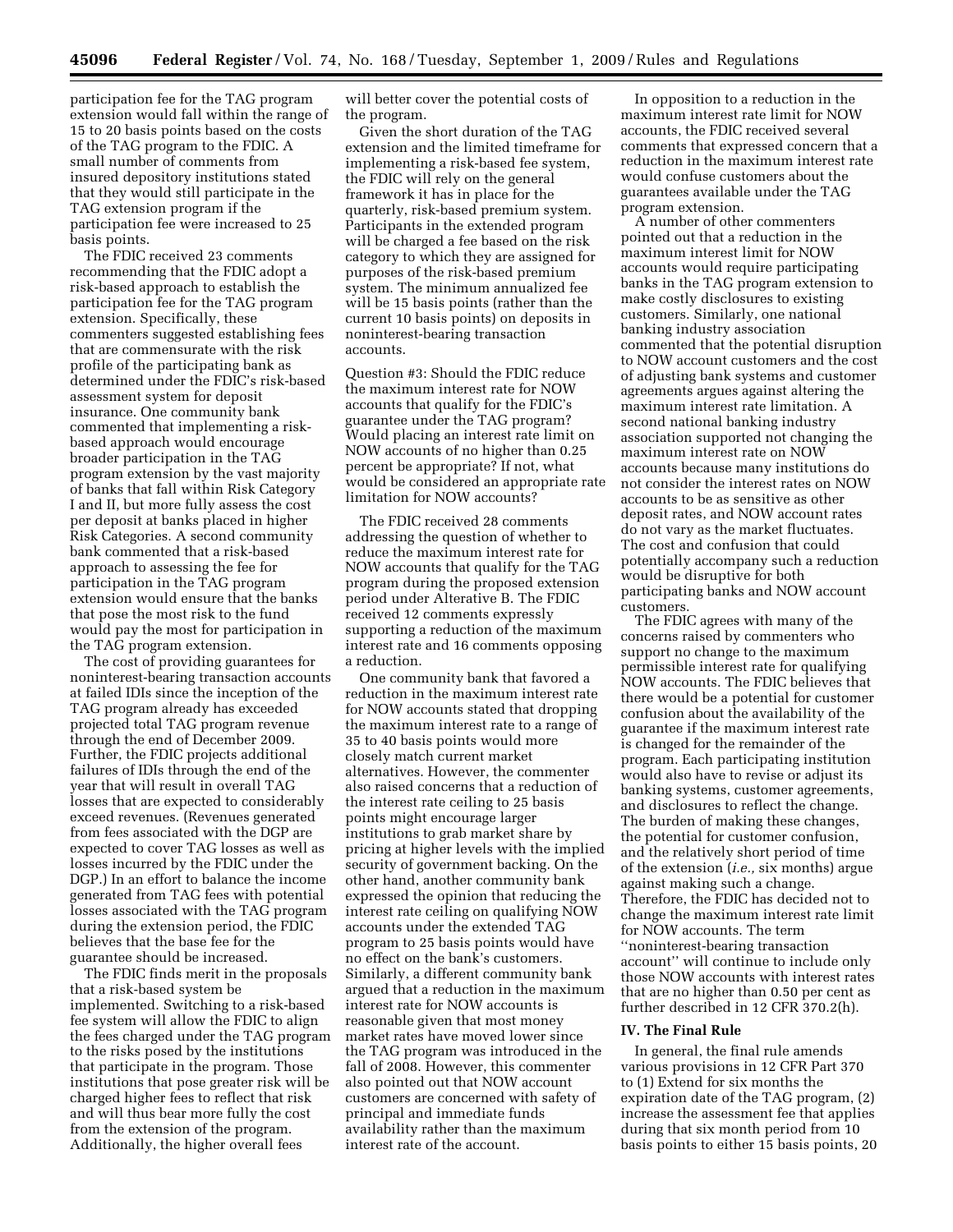basis points, or 25 basis points depending on the entity's Risk Category, (3) provide an opportunity for currently participating entities to opt out of the TAG program effective on January 1, 2010, and (4) provide a sample disclosure statement for those entities that elect to opt out.

# *Six-Month Extension*

The final rule extends the TAG program for six months; the TAG program will now expire on June 30, 2010. However, each participating entity will have an opportunity to opt out of the extension. While there is evidence that confidence in the banking system and the economy in general is improving, some additional time is needed in order to provide an orderly phase-out of the program.

# *Increased Assessment*

The final rule imposes an increased assessment and a risk-based fee system on those entities participating in the extension of the TAG program. Beginning on January 1, 2010, a participating entity that does not opt out of the transaction account guarantee program in accordance with § 370.5(c)(2) shall pay quarterly an annualized fee in accordance with its respective Risk Category rating. All institutions that are assigned to Risk Category I of the risk-based premium system will be charged an annualized fee of 15 basis points on their deposits in noninterest-bearing transactions accounts for the portion of the quarter in which they are assigned to Risk Category I. Likewise, institutions in Risk Category II will be charged an annualized fee of 20 basis points, and institutions in either Risk Category III or Risk Category IV will be charged an annualized fee of 25 basis points for those portions of the quarter in which they are assigned to the various risk categories. The fee will continue to be collected quarterly in the same manner as provided for in existing regulations.

The fee will apply only to deposit amounts that exceed the existing deposit insurance limit of \$250,000, as reported on the quarterly Call Report in any noninterest-bearing transaction accounts (as defined in § 370.2(h)), including any such amounts swept from a noninterest bearing transaction account into an noninterest bearing savings deposit account as provided in  $§ 370.4(c).$ 

#### *Opt-Out*

Although the final rule extends the expiration date of the TAG program for six months, it also provides each participating entity the opportunity to

opt out of the program effective on January 1, 2010. The option to opt out is a one-time option, and any decision to opt out is irrevocable. In order to exercise the option to opt out, a participating entity must submit an email to *dcas@fdic.gov* no later than November 2, 2009 that meets all of the requirements of 12 CFR 370.5(g)(2). The opt-out provision allows each participating entity the opportunity to decide whether participation in the extension of the TAG program is desirable based upon on each entity's condition and business plan. In order to ensure that an institution's depositors and the public are aware of an entity's decision to opt out of the extension, the final rule also includes a sample disclosure statement for currently participating institutions that opt out of the extension.

## **IV. Regulatory Analysis and Procedure**

# *A. Regulatory Flexibility Act*

Under the Regulatory Flexibility Act (RFA), the FDIC must prepare a final regulatory flexibility analysis in connection with the promulgation of a final rule,<sup>9</sup> or certify that the final rule will not have a significant economic impact on a substantial number of small entities.10 For purposes of the RFA analysis or certification, a ''small entity'' is any financial institution with total assets of \$175 million or less. For the reasons discussed below, the FDIC certifies that the final rule will not have a significant economic impact on a substantial number of small entities.

Currently 7,063 IDIs participate in the TAG program, of which approximately 3,688, or 52.2 percent are small entities. Within the universe of small institutions, 1,011, or 27.4 percent did not have TAG eligible deposits as of the June 2009 Report of Condition and Income for banks and the Thrift Financial Report for thrifts (collectively, ''June 2009 Call Reports''); thus, they were not required to pay the 10 basis point fee currently assessed for participation in the TAG program. Assuming these IDIs do not change circumstances and do not opt out, there would be no impact on this group as a result of the fee increase. As to the remaining 2,677 small entities that had TAG eligible deposits as of the June 2009 Call Reports, they have the opportunity to opt out of the extended TAG program. However, assuming these 2,677 small entities remain in the TAG program, the fee increase could have some impact on a substantial number of the remaining participants in the TAG program during the extension period.

Nevertheless, the FDIC has determined that, the economic impact of the Rule on small entities will not be significant for the following reasons. With respect to the fee increase from 10 basis points to 15, 20 or 25 basis points depending upon the institution's risk rating, based on figures from the June 2009 Call Reports, the average fee increase for IDIs participating in the extended TAG program would be \$681 for the 6 month extension period, representing 8.2 percent of the average net operating income before taxes for the six months through June 2009. Moreover, the FDIC asserts that the economic benefit of the six-month extension would outweigh the increased fee associated with participation in that the small entities would benefit from the extended time period within which to phase out the TAG program as financial markets continue to stabilize.

With respect to amending the disclosures related to the TAG program, the FDIC asserts that the economic impact on all small entities participating in the program (regardless of whether they pay a fee) would be de minimis in nature and would be outweighed by the economic benefit of the six-month extension.

Accordingly, the Rule would not have a significant economic impact on a substantial number of small entities.

# *B. Paperwork Reduction Act*

In accordance with the Paperwork Reduction Act of 1995 (44 U.S.C. 3501 *et seq.*), an agency may not conduct or sponsor and a person is not required to respond to, a collection of information unless it displays a currently valid OMB control number. This Final Rule implements Alternative B of the Notice of Proposed Rulemaking, which extends the TAG program through June 30, 2010. Alternative B included disclosure and reporting requirements which are retained in the Final Rule. Specifically, section 370.5(c)(2) allows IDIs participating in the TAG program on October 31, 2009, to opt out of the program effective January 1, 2010. In addition, section 370.5(g)(2)(vi) requires institutions that opt out of the TAG program to disclose to customers that funds in excess of the standard maximum deposit insurance amount will no longer be guaranteed under the TAG program after December 31, 2009. Finally, pursuant to section 370.5(h)(5)(i), institutions participating in the TAG program extension would be required to update any existing disclosures regarding participation in

<sup>9</sup> 5 U.S.C. 604.

<sup>10</sup> 5 U.S.C. 605(b).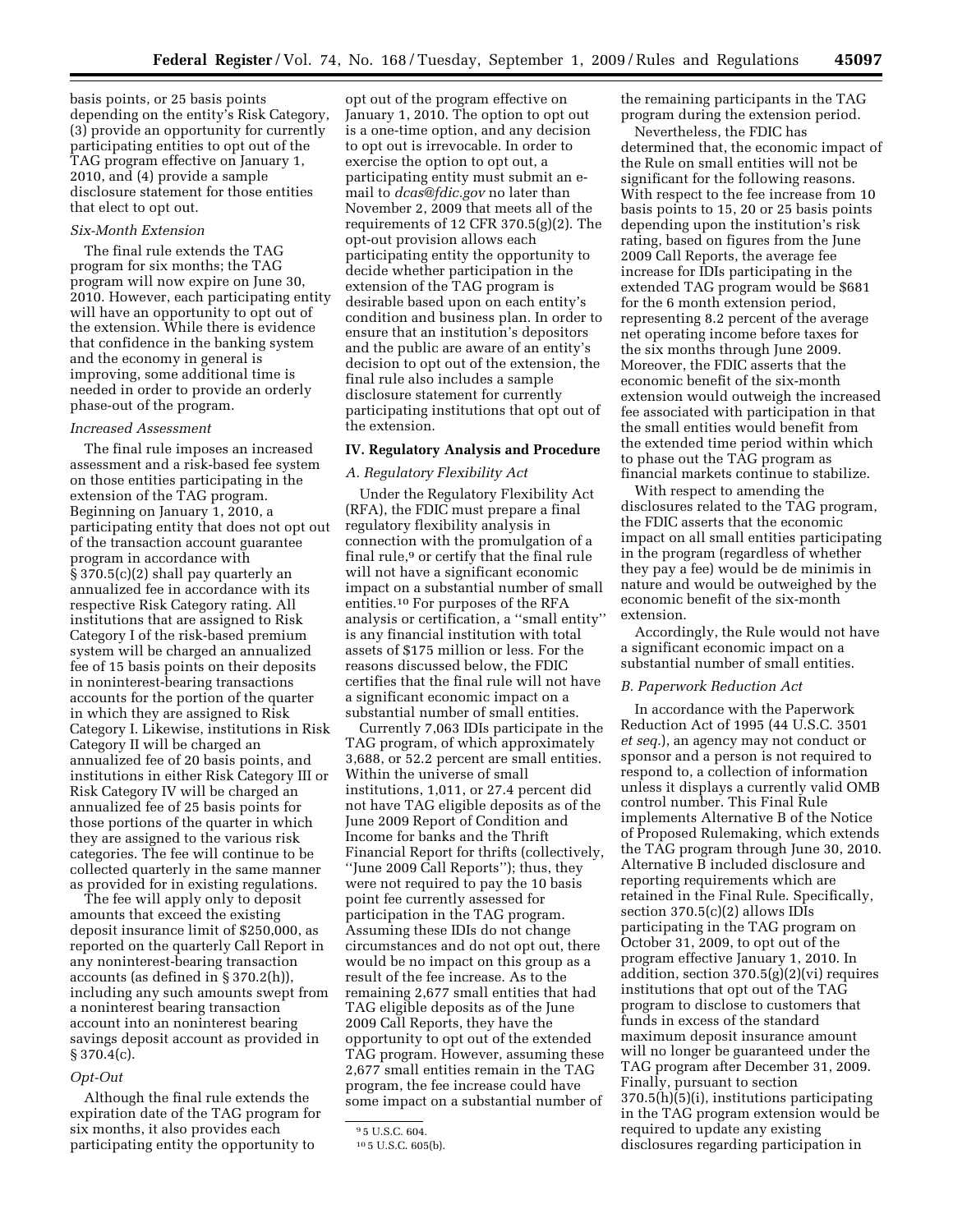the program to reflect the extension of coverage through June 30, 2010.

In the Notice of Proposed Rulemaking, the FDIC expressed an intention to amend its existing TLGPrelated information collection (OMB No. 3064–0166) to incorporate the burden associated with the TAG program extension. However, a request for normal clearance of the TLGP information collection, which was initially approved under emergency clearance procedures, was pending before OMB at the time of publication of the Notice of Proposed Rulemaking. To avoid concurrent requests on the same information collection, the FDIC instead, on July 1, 2009, submitted to OMB a request for clearance of the reporting and disclosure requirements in Alternative B as a separate, new information collection. That request is still pending.

The proposed rule document for the TAG program extension requested comment on the estimated paperwork burden. Although, as previously discussed, a number of comments were received on substantive aspects of the proposal, none of the comments addressed the estimated paperwork burden. Therefore, the FDIC has not altered its initial burden estimates. The estimated burden for the reporting and disclosure requirements, as set forth in the Notice of Proposed Rulemaking and the Final Rule, is as follows:

*Title:* Temporary Liquidity Guarantee Program.

*OMB Number:* 3064–0166.

*Affected public:* Insured depository institutions.

*Estimated Number of Respondents:*  Opt out of TAG program/Disclosure to customers of discontinuation or TAG program guarantee—3,555.

Disclosure to customers of TAG program extension—3,554.

*Frequency of Response:* 

Opt out of TAG program/Disclosure to customers of discontinuation of TAG program guarantee—once.

Disclosure to customers of TAG program extension—once.

*Average time per response:*  Opt out of TAG program/Disclosure to

customers of discontinuation of TAG program guarantee—1 hour. Disclosure to customers of TAG

program extension—1 hour. *Estimated Annual Burden:* 

Opt out of TAG program/Disclosure to customers of discontinuation of TAG

program guarantee—3,555 hours. Disclosure to customers of TAG program extension—3,554 hours.

*Total annual burden*—7,109 hours. *Comment Request:* The FDIC has an ongoing interest in public comments on

its collections of information, including comments on: (1) Whether this collection of information is necessary for the proper performance of the FDIC's functions, including whether the information has practical utility; (2) the accuracy of the estimates of the burden of the information collection, including the validity of the methodologies and assumptions used; (3) ways to enhance the quality, utility, and clarity of the information to be collected; and (4) ways to minimize the burden of the information collection on respondents, including through the use of automated collection techniques or other forms of information technology. Comments may be submitted to the FDIC by any of the following methods: By mail to the Executive Secretary, Federal Deposit Insurance Corporation, 550 17th Street, NW., Washington, DC 20429; by FAX at (202) 898–8788; or by e-mail to *comments@fdic.gov.* All comments should refer to ''Transaction Account Guarantee Program Extension.'' Copies of comments may also be submitted to the OMB Desk Officer for the FDIC, Office of Information and Regulatory Affairs, Office of Management and Budget, New Executive Office Building, Room 10235, Washington, DC 20503.

#### *C. Use of Plain Language*

Section 722 of the Gramm-Leach-Bliley Act, Public Law 106–102, 113 Stat. 1338, 1471 (Nov. 12, 1999), requires the federal banking agencies to use plain language in all proposed and final rules published after January 1, 2000. In issuing the proposed rule, the FDIC solicited comments on how to make the proposed regulation easier to understand. No comments addressing that issue were received.

*D. The Treasury and General Government Appropriations Act, 1999— Assessment of Federal Regulations and Policies on Families* 

The FDIC has determined that the Rule will not affect family well-being within the meaning of section 654 of the Treasury and General Government Appropriations Act, enacted as part of the Omnibus Consolidated and Emergency Supplemental Appropriations Act of 1999 (Pub. L. 105–277, 112 Stat. 2681).

# *E. Small Business Regulatory Enforcement and Fairness Act*

The Office of Management and Budget (OMB) has determined that this Final Rule is not a ''major rule'' within the meaning of the relevant sections of the Small Business Regulatory Enforcement and Fairness Act of 1996 (SBREFA), 5 U.S.C. 801 *et seq.* As required by

SBREFA, the FDIC will file the appropriate reports with Congress and the Government Accountability Office so that the Rule may be reviewed.

# **List of Subjects in 12 CFR Part 370**

Banks, Banking, Bank deposit insurance, Holding companies, National banks, Reporting and recordkeeping requirements, Savings associations.

■ For the reasons discussed in the preamble, the Federal Deposit Insurance Corporation amends 12 CFR part 370 as follows:

# **PART 370—TEMPORARY LIQUIDITY GUARANTEE PROGRAM**

■ 1. The authority citation for part 370 continues to read as follows:

**Authority:** 12 U.S.C. 1813(l), 1813(m), 1817(i), 1818, 1819(a)(Tenth), 1820(f), 1821(a), 1821(c), 1821(d), 1823(c)(4).

- 2. Amend § 370.2 as follows:
- a. Revise paragraph (g); and

■ b. Revise paragraph (h)(4); to read as follows:

# **§ 370.2 Definitions.**

\* \* \* \* \* (g) *Participating entity.* The term ''participating entity'' means with respect to each of the debt guarantee program and the transaction account guarantee program,

(1) An eligible entity that became an eligible entity on or before December 5, 2008 and that has not opted out, or

(2) An entity that becomes an eligible entity after December 5, 2008, and that the FDIC has allowed to participate in the program, except that a participating entity that opts out of the transaction account guarantee program in accordance with § 370.5(c)(2) ceases to be a participating entity in the transaction account guarantee program effective on January 1, 2010.

(h) \* \* \*

(4) Notwithstanding paragraph (h)(3) of this section, a NOW account with an interest rate above 0.50 percent as of November 21, 2008, may be treated as a noninterest-bearing transaction account for purposes of this part, if the insured depository institution at which the account is held reduces the interest rate on that account to 0.50 percent or lower before January 1, 2009, and commits to maintain that interest rate at no more than 0.50 percent at all times during the period in which the institution is participating in the transaction account guarantee program.

\* \* \* \* \* ■ 3. Amend section 370.4 by revising paragraph (a) to read as follows: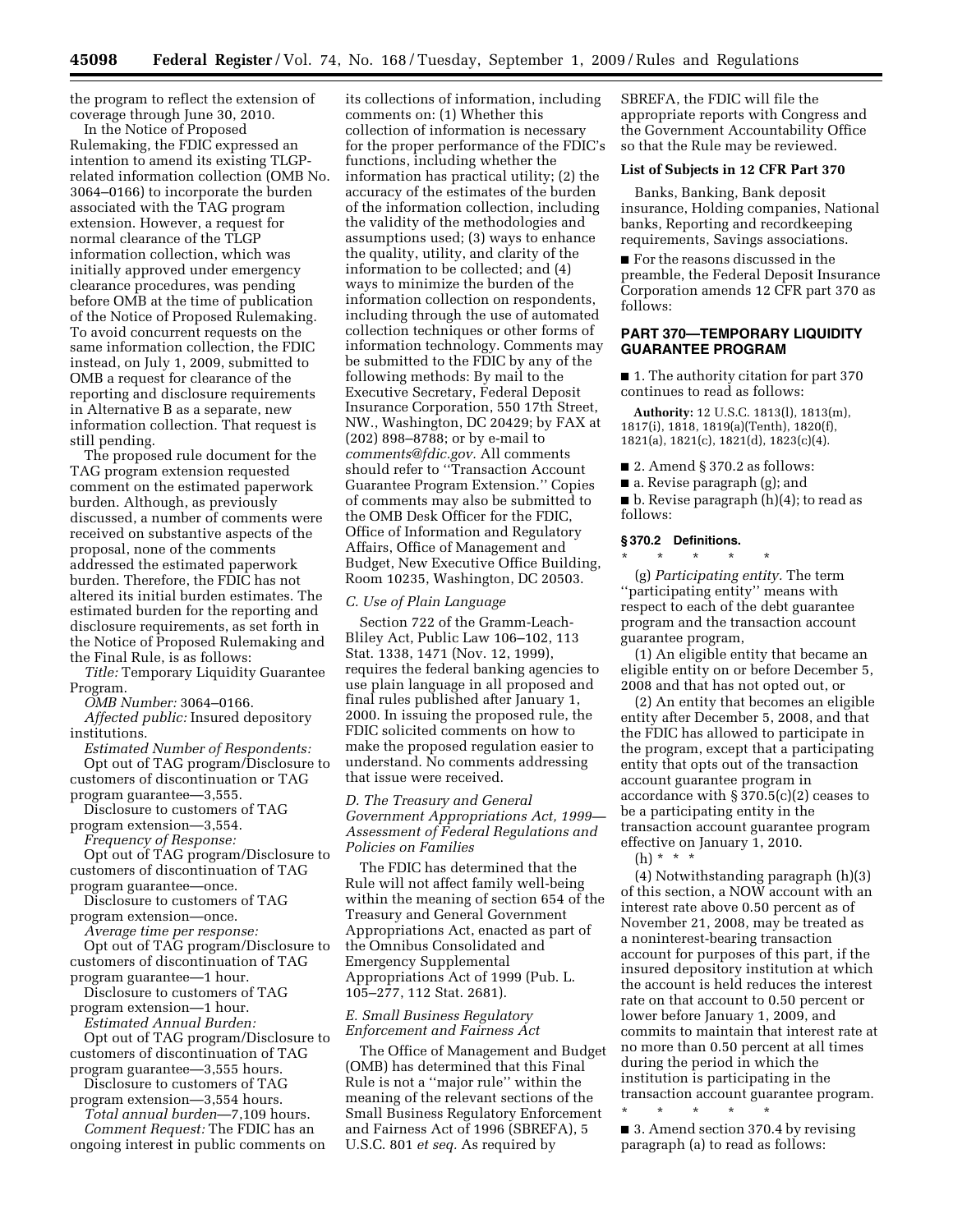# **§ 370.4 Transaction Account Guarantee Program.**

(a) In addition to the coverage afforded to depositors under 12 CFR Part 330, a depositor's funds in a noninterest-bearing transaction account maintained at a participating entity that is an insured depository institution are guaranteed in full (irrespective of the standard maximum deposit insurance amount defined in 12 CFR 330.1(n)) from October 14, 2008 through:

(1) The date of opt-out, in the case of an entity that opted out prior to December 5, 2008;

(2) December 31, 2009, in the case of an entity that opts out effective on January 1, 2010; or

(3) June 30, 2010, in the case of an entity that does not opt out.

\* \* \* \* \*

■ 4. Amend section 370.5 as follows:

■ a. Revise paragraph (c);

■ b. Revise paragraph (g); and

■ c. Revise paragraph (h)(5), to read as follows:

# **§ 370.5 Participation.**

\* \* \* \* \* (c) *Opt-out and opt-in options.*  (1) From October 14, 2008 through December 5, 2008, each eligible entity is a participating entity in both the debt guarantee program and the transaction account guarantee program, unless the entity opts out. No later than 11:59 p.m., Eastern Standard Time, December 5, 2008, each eligible entity must inform the FDIC if it desires to opt out of the debt guarantee program or the transaction account guarantee program, or both. Failure to opt out by 11:59 p.m., Eastern Standard Time, December 5, 2008 constitutes a decision to continue in the program after that date. Prior to December 5, 2008 an eligible entity may opt in to either or both programs by informing the FDIC that it will not opt out of either or both programs.

(2) Any insured depository institution that is participating in the transaction account guarantee program may elect to opt out of such program effective on January 1, 2010. Any such election to opt-out must be made in accordance with the procedures set forth in paragraph (g)(2) of this section. An election to opt out once made is irrevocable.

\* \* \* \* \*

(g) *Procedures for opting out.*  (1) Except as provided in paragraph (g)(2) of this section, the FDIC will provide procedures for opting out and for making an affirmative decision to opt in using FDIC's secure e-business website, FDICconnect. Entities that are not insured depository institutions will select and solely use an affiliated insured depository institution to submit their opt-out election or their affirmative decision to opt in.

(2) Pursuant to paragraph (c)(2) of this section a participating entity may opt out of the transaction account guarantee program effective on January 1, 2010 by submitting to the FDIC on or before 11:59 p.m., Eastern Standard Time, on November 2, 2009 an email conveying the entity's election to opt out. The subject line of the email must include: ''TLGP Election to Opt Out—Cert. No.

\_\_\_\_.'' The email must be addressed to *dcas@fdic.gov* and must include the following:

(i) Institution Name;

(ii) FDIC Certificate number;

(iii) City, State, ZIP;

(iv) Name, Telephone Number and Email Address of a Contact Person;

(v) A statement that the institution is opting out of the transaction account guarantee program effective January 1, 2010; and

(vi) Confirmation that no later than November 16, 2009 the institution will post a prominent notice in the lobby of its main office and each domestic branch and, if it offers Internet deposit services, on its website clearly indicating that after December 31, 2009, funds held in noninterest-bearing transaction accounts will no longer be guaranteed in full under the Transaction Account Guarantee Program, but will be insured up to \$250,000 under the FDIC's general deposit insurance rules.  $(h)$  \*

(5) Each insured depository institution that offers noninterestbearing transaction accounts must post a prominent notice in the lobby of its main office, each domestic branch and, if it offers Internet deposit services, on its website clearly indicating whether the institution is participating in the transaction account guarantee program. If the institution is participating in the transaction account guarantee program, the notice must state that funds held in noninterest-bearing transactions accounts at the entity are guaranteed in full by the FDIC.

(i) These disclosures must be provided in simple, readily understandable text. Sample disclosures are as follows:

# **For Participating Institutions**

*[Institution Name] is participating in the FDIC's Transaction Account Guarantee Program. Under that program, through June 30, 2010, all noninterest-bearing transaction accounts are fully guaranteed by the FDIC for the entire amount in the account. Coverage under the* 

*Transaction Account Guarantee Program is in addition to and separate from the coverage available under the FDIC's general deposit insurance rules.* 

# **For Participating Institutions That Elect To Opt Out of the Extended Transaction Account Guaranty Program Effective on January 1, 2010**

*Beginning January 1, 2010 [Institution Name] will no longer participate in the FDIC's Transaction Account Guarantee Program. Thus, after December 31, 2009, funds held in noninterest-bearing transaction accounts will no longer be guaranteed in full under the Transaction Account Guarantee Program, but will be insured up to \$250,000 under the FDIC's general deposit insurance rules.* 

#### **For Non-Participating Institutions**

*[Institution Name] has chosen not to participate in the FDIC's Transaction Account Guarantee Program. Customers of [Institution Name] with noninterestbearing transaction accounts will continue to be insured for up to \$250,000 under the FDIC's general deposit insurance rules.* 

(ii) If the institution uses sweep arrangements or takes other actions that result in funds being transferred or reclassified to an account that is not guaranteed under the transaction account guarantee program, for example, an interest-bearing account, the institution must disclose those actions to the affected customers and clearly advise them, in writing, that such actions will void the FDIC's guarantee with respect to the swept, transferred, or reclassified funds.

■ 5. Amend section 370.7 by revising paragraph (c) to read as follows:

\* \* \* \* \*

\* \* \* \* \*

# **§ 370.7 Assessments for the Transaction Account Guarantee Program.**

(c) *Amount of assessment.*  (1) Except as provided in paragraph (c)(2) of this section any eligible entity that does not opt out of the transaction account guarantee program shall pay quarterly an annualized 10 basis point assessment on any deposit amounts exceeding the existing deposit insurance limit of \$250,000, as reported on its quarterly Consolidated Reports of Condition and Income, Thrift Financial Report, or Report of Assets and Liabilities of U.S. Branches and Agencies of Foreign Banks (each, a ''Call Report'') in any noninterest-bearing transaction accounts (as defined in § 370.2(h)), including any such amounts swept from a noninterest bearing transaction account into a noninterest